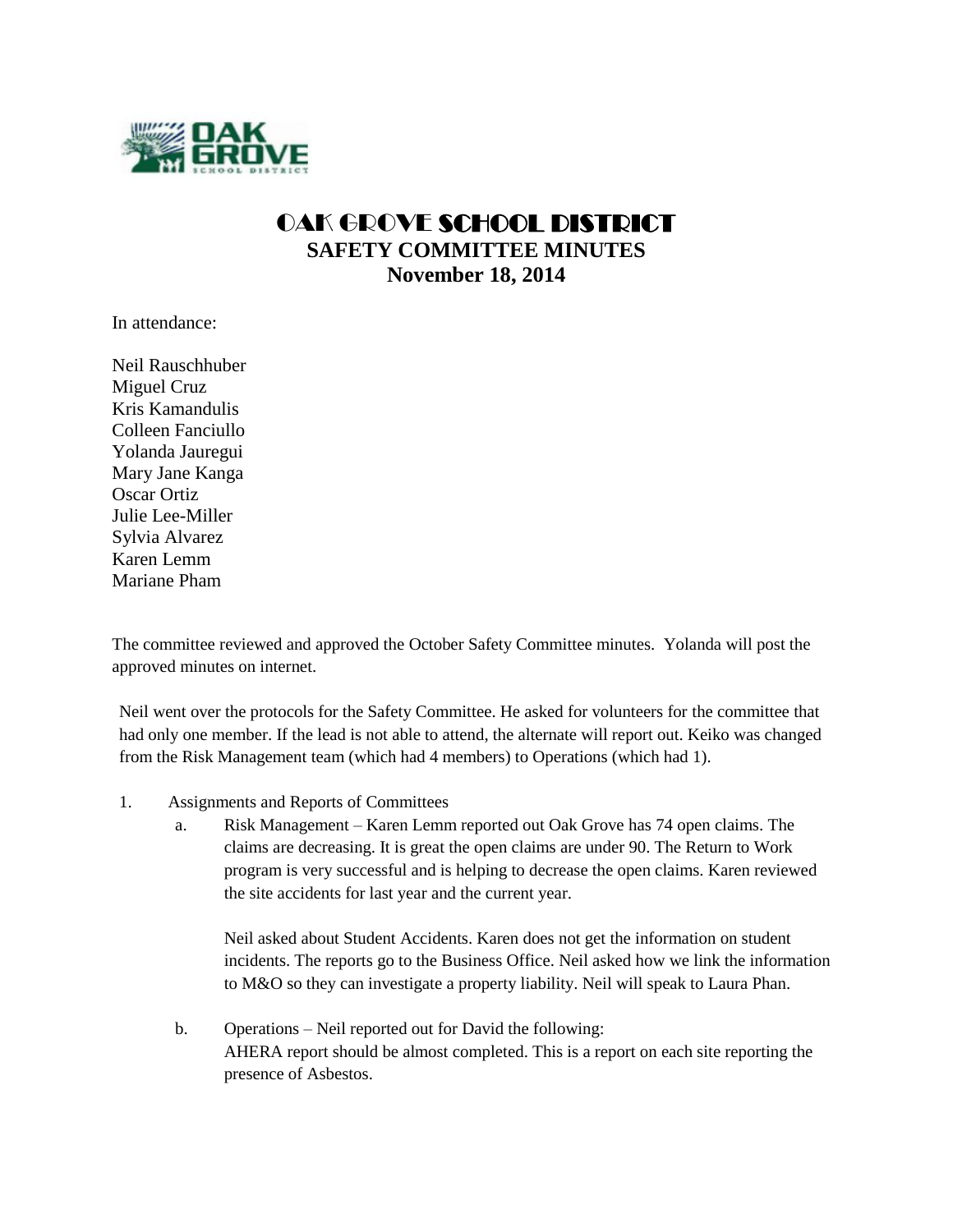Chemical Hygiene – David is waiting information from the middle school teachers on the chemical inventory.

M&O Handbook  $-$  Is 3/4 completed. The handbook will be ready for review by the M&O committee and HR by mid-December. The timeline is to hopefully go to print mid-January.

- c. Transportation/Custodial:
	- i. Miguel gave the report for Transportation and Custodial.
	- ii. Transportation handbook. Bus Drivers and HR are currently reviewing and editing. Miguel should have the corrections by December 1. After the corrections are made it will go to the District lawyer. The timeline is to go to print mid-January.
	- iii. The Custodial handbook will be shortly following the Transportation Handbook. Principals will receive the updated handbook for review.
	- iv. Joyce asked if bus citations could be updated with a time. Incidents must be entered in the computer. Because there is NO TIME on the form they principals have to make it up. Kathy Harris sent a copy to Miguel so he can align his forms to PBIS. Oscar mentioned a workshop in the Board Room on December 5<sup>th</sup> if Miguel would like to attend to learn more about the program. The meeting will be from  $12:30 - 2:00$ .
	- v. December 29<sup>th</sup> will be a training for custodians. The custodians will have training on disinfecting and cleaning, PCB, Back Safety, Ladder Safety and Pest Management.
	- vi. The accident from last month was discussed. The damages are over \$20,000. The committee discussed a plan for disciplinary action for white and yellow fleet vehicle accidents.
- d. Site Liaison Not present
- e. 5 year plan review Neil
	- i. A District Wide Safety Flip Chart is ready to proof. Neil asked to have the proof sent to the committee for everyone to review and approve. Changes will be sent directly to Colleen. The flip charts will be installed by each door in the district.
	- ii. Maps are presently being worked on. The maps should be in compliance with the 911 system.
	- iii. Run Hide and Defend training is currently being conducted at each site during staff meeting.
	- iv. Oscar inquired about the water barrels and if there is a supply list for the arc. Neil stated barrels should no longer be stored. You ca not guarantee the water is safe. Sites should be storing water. The water should be rotated out on a quarterly basis.
- 2. Neil asked to add Student Incidents to the reports each month. Mariane Pham will be the lead. This will help the committee know the preventable incidents at sites. Reports are received in the Business Office by the Health Clerks each month. Student injuries should be formally reported to the Business Office within 24 hours if a child hurt. The committee discussed investigations regarding student injuries.